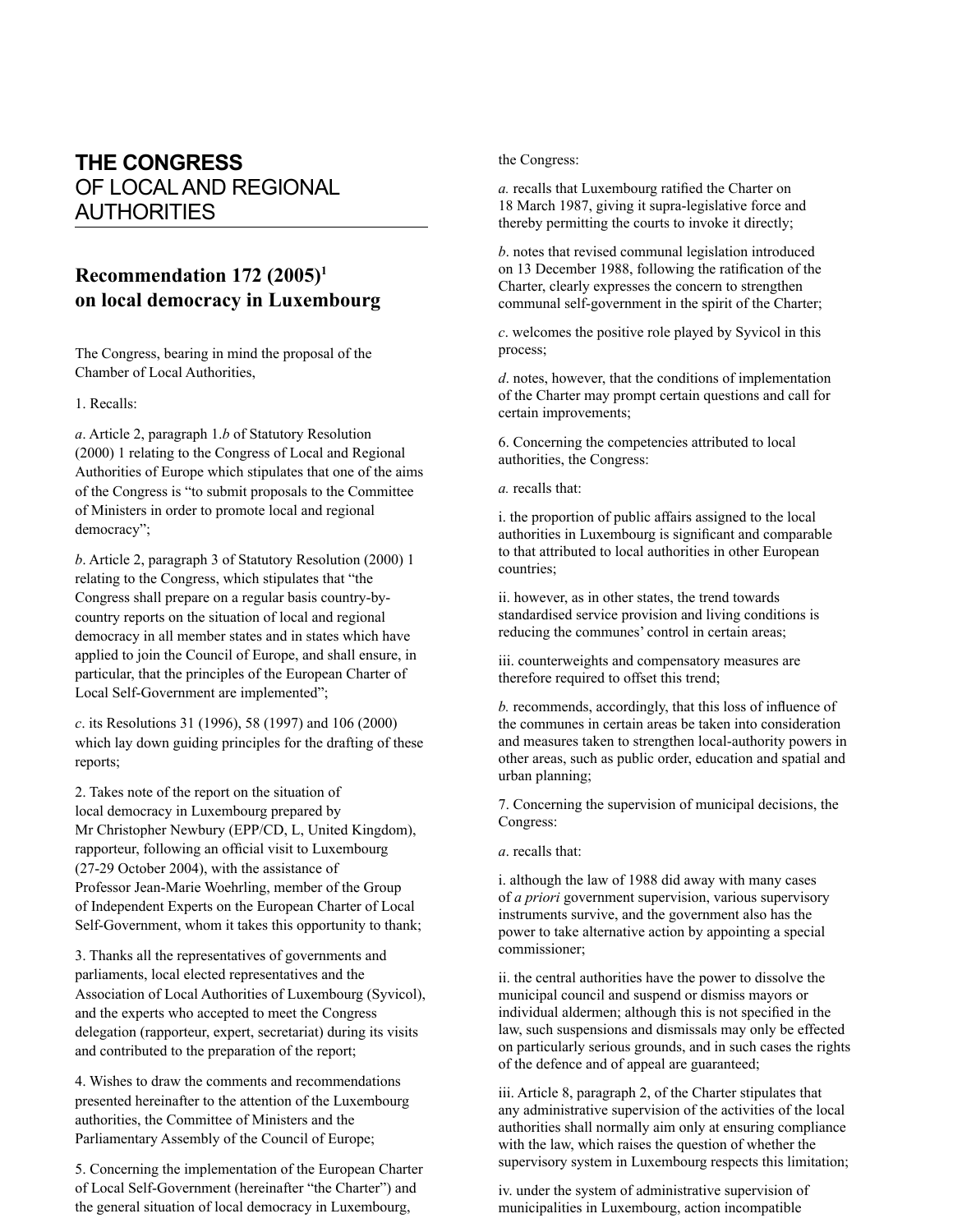with the general interest is considered grounds for the supervisory authority to declare an act void, and that the concept of the general interest appears to be vague and subject to interpretation;

v. many acts remain subject to central government approval and, in the field of the development of spatial planning instruments, for example, the increase in the number of approval procedures confirms the strengthening of state supervision in this particular field;

vi. the increase in the number of acts subject to central government approval is scarcely compatible with Article 8, paragraph 3, which calls for supervision to be in proportion to the importance of the interests which it is intended to protect; and that submitting relatively modest acts to prior approval seems to indicate disproportion between the strictness of the supervision and the public interests likely to be affected;

vii. there is no denying that, in practice, the Luxembourg authorities exercise their powers of supervision with moderation, and local-authority representatives have little or no cause to complain of abuse of these powers;

*b.* recommends accordingly that the Luxembourg authorities revise their legislation on supervision of local authorities with a view to confining such control to *a posteriori* verification of strict legality;

8. Concerning the democratic appointment of the municipal executive, the Congress:

## *a*. recalls that:

i. under Article 3, paragraph 2 of the European Charter of Local Self-Government, the right of local authorities to manage their affairs is exercised by councils or assemblies composed of members freely elected by secret ballot on the basis of direct, equal, universal suffrage, and which may possess executive organs responsible to them;

ii. appointment of the municipal executive by a state authority has been considered incompatible with the spirit of the Charter, even if the Charter does not explicitly preclude this possibility;

iii. in Luxembourg, mayors and aldermen in towns and cities are appointed by the Grand Duke, while those in smaller municipalities (communes) are appointed by the Minister of the Interior. Both must, however, be selected from among the municipal councillors and, in practice, the majority faction on the newly elected municipal council puts forward a proposal to the state administration;

iv. very few Luxembourg local officials ever criticise the current arrangements for appointing the municipal executive. Furthermore, the law on communes provides for a vote of no confidence if the budget is rejected, so the municipal executive is in fact responsible to the elected council;

v. beyond the formal aspect of the procedure, which should – at the very least – require the nominations put forward to the Grand Duke to be formally debated by the municipal

council, and beyond the argument that the mayor and aldermen are also the government's representatives in the communes, this appointment procedure no longer tallies with the present-day conception of local self-government;

*b*. recommends, for all these reasons, introducing a procedure for direct appointment by the municipal council;

9. Concerning the status of local elected representatives and communal staff in Luxembourg, the Congress:

*a*. recalls that:

i. the status of local elected representatives in Luxembourg complies with the requirements of the Charter, although communal representatives are demanding improvements to the training facilities for local councillors and to their social and fiscal rights;

ii. in Luxembourg, as in many other European countries, the question of the possible full-time employment of communal executive bodies has been raised. This seems to be the path to follow, particularly for municipalities of a certain size and for associations of municipalities;

iii. also, while communal officials express overall satisfaction with the communal civil-service system in Luxembourg, there would seem to be room for improving their expertise, which appears to be of a lower level than that of the state authorities. *Inter alia*, this would mean facilitating the recruitment of administrative staff with a university education or qualifications equivalent to those of government officials;

*b.* recommends accordingly:

i. that the Luxembourg Government give concrete expression to its intention to examine the feasibility of fulltime employment of communal executives, at least in the larger municipalities;

ii. that it consider improving the organisation of intercommunal co-operation with a view, *inter alia*, to harnessing the same level of professional skills at this level as in central government;

10. Concerning local finances, the Congress:

*a.* recalls that:

i. the communes account for 32% of overall public expenditure in Luxembourg, which puts Luxembourg in fifth place in Europe in this respect (although it must be remembered that, unlike many other countries, public expenditure in Luxembourg is concentrated on the one existing level of local authority: the communes);

ii. the sharing of public resources between the municipalities and the state seems to be deteriorating and, what is more, local public spending seems quite low in comparison with other European countries;

iii. there are three categories of local taxation: communal trade tax, land tax and miscellaneous taxes;

iv. the communal trade tax (ICC) represents a large share of municipal income. It is based on local business profits